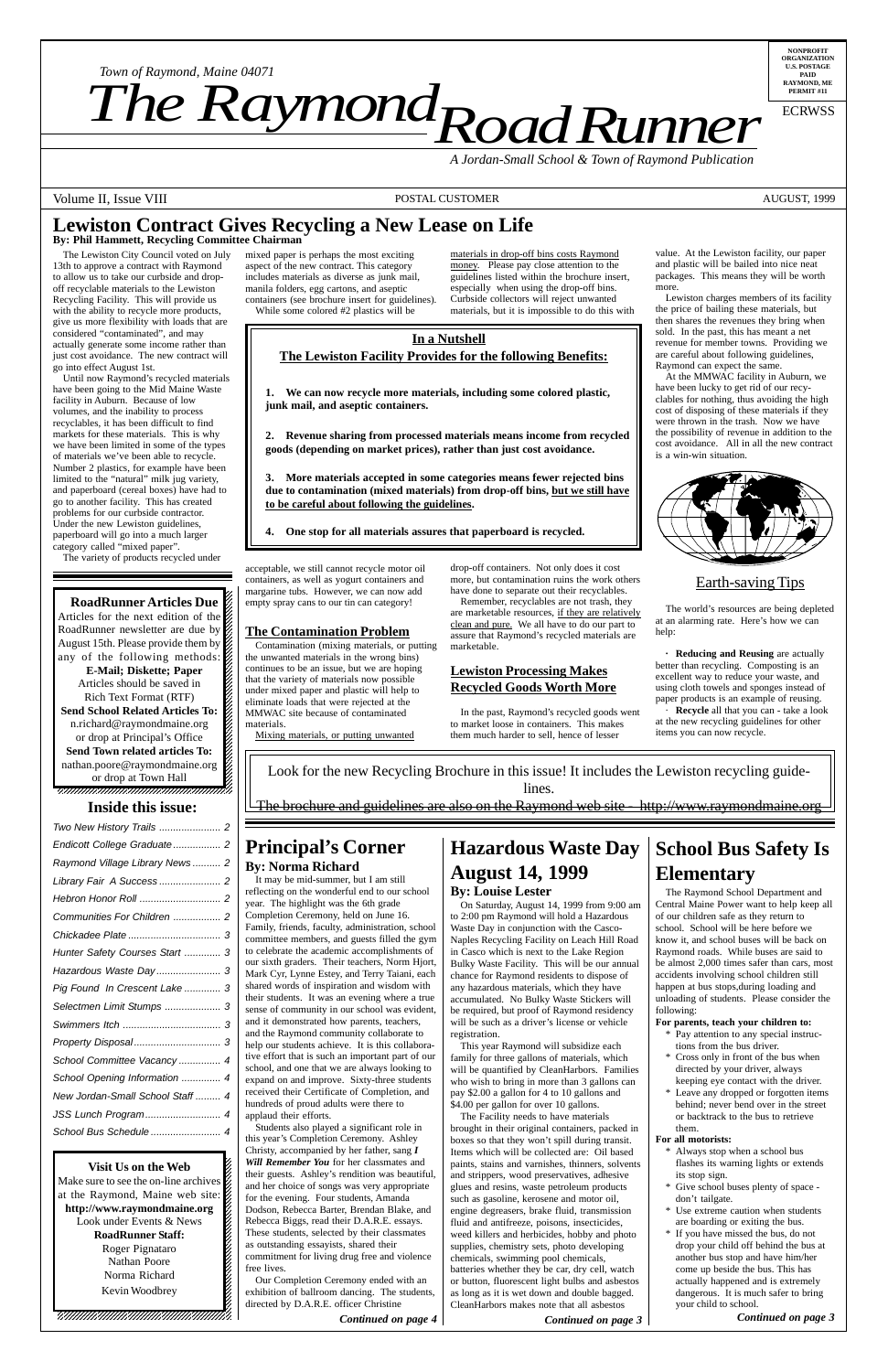| <b>August 1999</b><br><b>Events and Meeting Schedule</b> |               |                        |                                           |                         |               |                 |
|----------------------------------------------------------|---------------|------------------------|-------------------------------------------|-------------------------|---------------|-----------------|
| <b>SUNDAY</b>                                            | <b>MONDAY</b> | <b>TUESDAY</b>         | <b>WEDNESDAY</b>                          | <b>THURSDAY</b>         | <b>FRIDAY</b> | <b>SATURDAY</b> |
|                                                          |               | 7:00PM TH<br>Selectmen | 4<br>7:00PM JS<br><b>School Committee</b> | 6:30PM KC<br>Lions Club | O             |                 |

| 8<br>1:00PM<br>Raymond Waterways<br><b>Annual Meeting</b> | 9                                            | 10<br>Recycling Pickup       | 11<br>Recycling Pickup<br>7:00PM TH<br><b>Planning Board</b>   | 12                                                                                                                                                | 13                                                    | 14<br>9:00AM-2:00PM Casco<br>Hazardous Waste Day                                                                              |
|-----------------------------------------------------------|----------------------------------------------|------------------------------|----------------------------------------------------------------|---------------------------------------------------------------------------------------------------------------------------------------------------|-------------------------------------------------------|-------------------------------------------------------------------------------------------------------------------------------|
| 15                                                        | 16<br>7:00PM VL<br><b>Historical Society</b> | 17<br>7:00PM TH<br>Selectmen | 18<br>7:00PM JS<br>School Committee                            | 19<br>6:30PM KC<br>Lions Club                                                                                                                     | 20                                                    | 21                                                                                                                            |
| 22<br>10:00AM TH<br>Appleals Board<br>Site Walk           | 23                                           | 24<br>Recycling Pickup       | 25<br>Recycling Pickup<br>7:30PM FB<br><b>Ladies Auxiliary</b> | 26<br>7:00PM TH<br><b>Cemetery Committee</b>                                                                                                      | 27<br>Appeals Board Deadline<br>for September Meeting | 28                                                                                                                            |
| 29                                                        | 30<br>7:00PM TH<br>Appeals Board             | 31                           |                                                                | <b>To Be Announced</b><br>7:00PM TH<br><b>Diabetes Meeting</b><br>6:30PM JS<br>Middle School Dev. Com.<br>7:00PM TH<br><b>Recycling Committee</b> |                                                       | <b>TH=Town Hall</b><br>JS=Jordan-Small<br>KC=Kokatosi Campgnd<br>TG=Town Garage<br>FB=Fire Barn<br><b>VL</b> =Village Library |

## **Two New History Trails Forged On Founders' Day By: Debbie Blanchard**

Despite the blazing heat on June 26, two new History Trails were opened here in Raymond. Our 'North & East Raymond Trail' was led by tour guides Travis Cook, Becky Randall and Nick Ferry. Highlights of that trail included: a tour of the Francis Symonds Homestead (now 'Hill-Vale Farm' led by Dr. James Riechel and his wife Maureen, who showed us a site where gold was once mined on the property, as well as the burial site of a native American); a visit to the Edward's Homestead (with special guest appearances from Dorothy & Bereneice Edwards); a sampling of local spring water on the site of the Wilson Springs Hotel; lastly, Clough's General Store where all of our passengers received a sample of penny candy. The latest addition to our History Trails was an 'Architectural Tour' of Main Street and Upper Raymond Cape. Tour guides Travis Cook, John Murray and Logan Martyn-Fisher highlighted architectural styles and details, which are common to our community. Special highlights of that tour included: a visit inside the Raymond Village Church to view its 'tromp l'oiel' (trick of the eye) decorative panels which were painted by an itinerant artist over 100 years ago; a guided tour of the Richard Manning House & Gardens led by our gracious hostess, Mrs. David McVane; and lastly a visit inside the Hawthorne House where passengers were treated to refreshments. Each passenger on the Architectural Trail received a complimentary copy of a beautifully illustrated calendar, featuring local architectural styles, which was produced by fourth grade students at Jordan Small.

Brochures of our History Trails and copies of the calendars will be available at the Town hall and the Raymond Village Library in the fall. Also in the fall, look for all of our trails on the Raymond Web site at www.raymondmaine.org (go to Community Resources, click on Raymond-Casco Historical Society, next click on History Trail). Thanks to everyone in the community who assisted us with this project. Next year, work will begin on our final History Trail, 'Significant Citizens of Raymond.'

## **News from the Raymond Village Library By: The Library Committee**

At the June 3rd Library Meeting the following slate of officers were elected. Sandy Levy - President, Kathi Jones - Vice President, Elaine Jones - Secretary, and Charlotte Hewson - Treasurer.

A reminder that the Hardcover Books Sale, at the Library, will continue throughout August. So come in and add to your personal collection with a minimum amount of cost and lots of books from which to choose.

The Book Discussion Group will be starting up again in September. Be sure to check in the next Roadrunner for dates and titles of the books.

## **Library Fair and Silent Auction A Success By: The Library Committee**

On behalf of the Raymond Village Library Club, we want to thank all of our members, patrons and local businesses for their contributions to our annual fundraising fair which was held on July 10th. We had wonderful baked goods, delicious cookies for our Cookie Walk, a terrific array of indoor and outdoor plants, and lots of "finds" at the Attic and Children's tables. As every other year, the "table chairs" did a great job organizing and managing their respective tables.

> PROP Food Distribution by Raymond Food Pantry at Raymond Town Hall will be Tuesdays from 4:00 PM to 6:00 PM and Fridays from 10:00 AM to 12:00 noon.

The Silent Auction, which was done a bit differently this year, was a great success. Six artists, as well as local crafts people, businesses and library club members and patrons, donated art work, beautiful crafts and gifts, as well as services, such as babysitting, soup for 6 months and golf lessons. We expect to continue with the auction in this manner next year and look forward to even more offerings.

## **Communities For Children**

At Founders Day Communities For Children (CFC) raffled off a vehicle pass to Tassel Top Beach while gathering community input about the needs of our children and youth. Over 40 surveys were completed and the information gained indicated strong interest in our goals of "a healthy start" and "safe places/ structured activities" for our youth. Other goals of providing community service opportunities, mentors, and marketable skills through education seemed to be considered important as well. Thank you to all the survey participants, and congratulations to Beverly Hugo for winning the Tassel Top pass.

The CFC steering committee has met this summer to evaluate progress and set goals for the coming year. We will continue working on healthy start projects, middle school transition, youth leadership skills programs (Camp Kieve) and laying the groundwork for community service opportunities as the new middle school curriculum is created. The group also wishes to pursue a Community Needs Assessment to determine what the risk factors may be for Raymond youth in particular. The data collected would further guide our efforts and help us to be eligible for grant applications.

If you would like more information about Communities For Children as we focus our work on the early and adolescent years, please contact Lori Rand at 655-4277 or Laurie Wallace at 655-2222. The next meeting is scheduled for Tuesday, September 21, 7:00 PM at the Jordan-Small School.

**"Gymboree On the Go" could come to Raymond** As part of its Healthy Start initiative, Communities for Children would like to help bring a Gymboree exercise class for two, three or four year olds to Raymond. If there is enough interest, a class could be held once a week for 10 weeks. The class would run for about 1/2 hour and would include practicing basic motor skills such as jumping, running, throwing and leaping, songs and other activities. Each class would be \$5.00/ child. If you are interested please call Jane Hoffman at 655-5486 so we can determine if there are enough participants to allow us to offer this program

# **Endicott College Graduate**

Endicott College in Beverly, Massachusetts deferred degrees to its 1999 graduates on May 22nd. Christopher M. Ashley of Raymond was awarded his Bachelor of Science degree in Athletic Training and Certificate of Coaching. His senior internship was at the University of Massachusetts at Lowell assisting the trainers of the football and ice hockey teams. He was also head coach of the newly formed Hammerhead Swim team sponsored winters by the city of Lowell.

A 1994 graduate of Westbrook High School, Christopher worked summers at Dundee Park in Windham as a lifeguard and swim instructor. He also worked with the S. D. Warren (SAPPI) outside line crew. His is the son of Richard and Sharon Ashley of Raymond. Christopher is currently working in Salem, Massachusetts and preparing for the National Athletic Trainer's Boards.

# **Hebron Honor Roll**

For the Hebron Academy Upper School, Director of Studies Silver Moore Leamon has announced the following Raymond students have achieved Honor Roll status for the Spring Trimester.

> **High Honors:** Erica Sanchez Jamie Fey Giselle Pomerleau

**Honors:** Seth Conger

The Director Of Hebron Academy Middle School, Leslie Guenther, has announced the final Honor Roll for the 1998 - 1999 school year. Raymond students achieving Honor Roll status are Bethaney Cayer and Kevin DeSorbo.



**The New Raymond Elementary School As Of July 21, 1999**

### **Food Pantry Hours**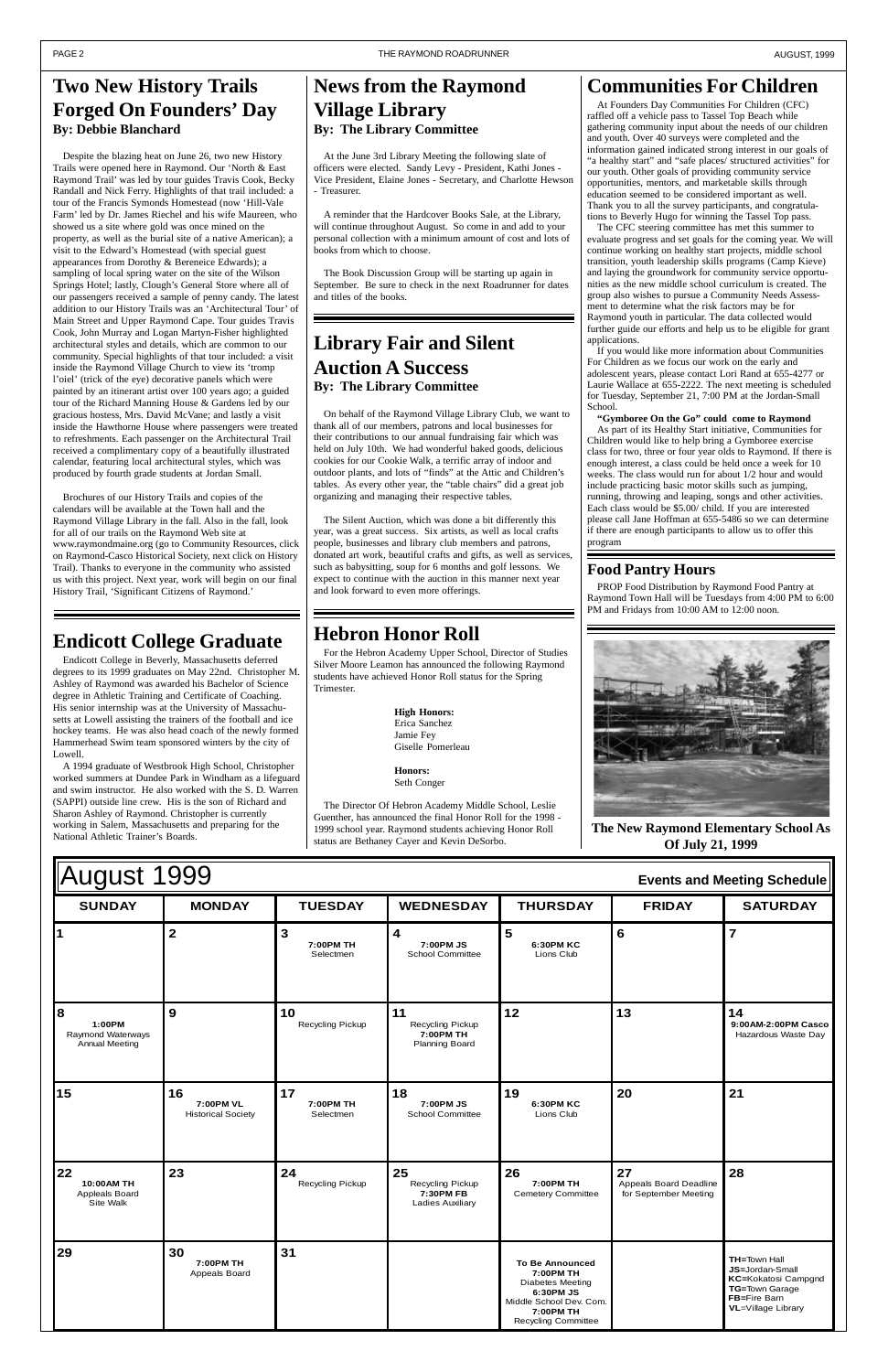## **Swimmers Itch – What is it and How to Avoid it**

### **By: Nathan Poore**

About this time each year I start receiving calls about swimmers itch. Swimmers itch is a problem that starts with waterfowl - mainly ducks. Through a process that starts with the feces of waterfowl and ends up under human skin, swimmers itch is an annoying condition that can be avoided and can be treated. According to Dr. John Painter, the Town's Health Officer, swimmers itch is most prevalent in younger children who spend a great deal of time in shallow water. Typically, the Town will not close public beaches and swimming areas due to swimmers itch.

The best way to avoid swimmers itch is to stay away from swimming areas that are frequented by waterfowl (ducks), avoid having waterfowl present in your swimming area, and do not feed them or encourage them to stay. Another way to avoid swimmers itch is to thoroughly towel off immediately after coming out of the water. If you plan to stay in the water at long lengths, come out of the water several times to towel off.

*The Maine Department of Human Services, Bureau of Health, supplies the remaining part of this article.*

#### **What Is Swimmer's Itch (Schistosome Cercarial Dermatitis)?**

Itching and skin rashes may occur from several causes in those swimming or bathing in the outdoor environment. In chemically polluted waters, immersion may cause a chemical dermatitis. Fresh and salt water, especially stagnant ponds, may have high coliform counts when contaminated with sewage and these enteric bacteria may cause a maculopapular rash with prurititis.

Rarely, an individual may even experience an allergic dermatitis when pollen or other allergens float on the water's surface. However, the most common swimmer's itch in Maine is due to schistosome parasites, which penetrate the skin, die, and set up an intense pruritic reaction.

#### **Symptoms**

Swimmer's itch is usually first noticed as a prickling sensation of the skin, shortly after exposure to infected water. A hive-like rash may follow. Several hours later, severe itching occurs, with formation of papules or pustules on affected skin. The severity of symptoms is usually worst 2-3 days after exposure. Symptoms may occur after contact with fresh or salt water when the parasites are present. For water to be infected, all three components of the cycle must be present: birds, the correct species of snail, and the schistosomes.

#### **Treatment**

There is no specific treatment for the disease, as it is self-limited. Oral antihistamines or other antipruritic agents may give some symptomatic relief. The parasitic organism may be eliminated from a given body of water by destroying the intermediate host: snails. This may be achieved with

copper sulfate or other molluscicides, but environmental protection regulations may prohibit use of these in the infected water.

#### **Conclusion**

CleanHarbors strongly recommends that all containers have tight caps and lids and that they are in their original containers. Also, that the containers are packed tightly upright in boxes with newspaper padding them. They will not take anything in plastic bags other than the abovementioned asbestos. They would like to have paint, pesticides and household cleaners sorted and separate. They will not take mixed chemicals. They also recommend that smoking not be allowed around these materials and that ildren are not allowed to handle any of these products.

> The only presently effective measure of preventing schistosome dermatitis is to avoid infested areas, However, if swimming in known infected water occurs, leaving the water every 10 minutes and drying quickly and brusquely with a rough towel, will generally remove the parasites before they penetrate the skin and can be helpful in preventing swimmer's itch.

Schistosomes are trematodes (blood flukes) which cause human schistosomiasis, a severe systemic disease in Africa, the Near East, Asia, the Far East, **(dead end host)** Central America and the Caribbean, Schistosomes parasitize fish, turtles, birds and mammals and utilize snails as intermediate hosts- Fortunately, the United States does not have the species which host human schistosomes, although we do have snails which host avian (bird) schistosomes. In Maine, schistosomes would normally pass from snail to bird hosts in order to complete their lifecycle- Since the





**Cercaria die in skin and set up a reaction**

## **Selectmen Vote to Limit Amount of Stumps to be Dumped By: Louise Lester**

At the July 6, 1999 Selectmen's Meeting the Board voted to limit the amount of stumps to be left at the Lake Region Bulky Waste Facility to one ton a year per household at the Town's expense. Because the Town is paying five cents per pound and one or two stumps could weigh as much as a ton, it was decided that the Town cost on stump disposal had to be controlled. This will not impede anyone from taking their stumps to the Facility, but it will mean that the landowner will have to bear the cost of disposal over the first ton. The Selectmen would encourage anyone who must dispose of stumps to try to find a suitable site on the lot in which to bury them.

## **Delinquent Taxes Go To Lien In August By: Donna A. Lovely, Dep. Tax Collector**

30 Day Lien Notices are being mailed out this week. If not paid 30 days from date of notice, the 98/99 unpaid balances WILL GO TO LIEN.

When making payment within the last week prior to lien, it is advisable to pay by money order, cash or cashiers check. In order to be sure that your payment is made to the correct account, we would appreciate a notation of your account number. If you are unsure of the taxes you owe, feel free to give me a call at 655-4742.

should be taken down by trained personnel to safeguard you and your family.

Items which they cannot take are commercial waste, unknown materials, medical waste, prescription medicines or syringes, infectious and biological waste, radioactive waste, propane and other compressed gas cylinders, pressurized fire extinguishers, smoke detectors, electrical equipment and ammunition, fireworks and explosives.

### **Chickadee Plate Now Available By: Louise Lester**

### **Hazardous Waste Day**

#### *Continued from page 1*

### **Property Disposal, What Should We Do? By: Nathan A. Poore**

At a June Special Town Meeting, voters agreed to purchase the red, split-level, four-bedroom home, located across the street from the Jordan Small School. The Town has since bought the home for \$89,900.

The Town needed to buy the home in order to place a new septic line that will run from Jordan Small School to property the Town owns located behind the newly acquired home. At the Special Town Meeting voters changed the article to not allow the Selectmen to resell the property until the Town looks into other possible uses for the property and votes on it at a future Town Meeting.

The Town is now interested in ideas for the property. If you think you have an idea for the property or if you think there is no use for the property, the Board of Selectmen and I would like to hear from you. Please mail or drop off any ideas to the Town Office, 401 Webbs Mills Road, Raymond, Maine 04071.

### **Hunter Safety Courses Start By: Louise Lester**

# **Pig Found Swimming In Crescent Lake By: Louise Lester**



Over the July 4**th** weekend some concerned residents found a small pig swimming in Crescent Lake. There ensued a pig roundup and the pig was captured and Animal Control took him into custody. After a couple of days of living in a large dog crate, Animal Control decided that the pig needed larger accommodations (Don Alexander also said that the pig's resident flies were large enough to wear license plates.)

Horsin' Around Stable agreed to take the pig, now named Wilbur, until the owners claimed him. However Wilbur is still living in a nice big stall keeping the horses company. He likes to root through the dirt floor, climb into his feed dish, and generally throw his drinking water all over the place. He has hay for a bed and a large ball to play with but he is still looking for his owners. If anyone can identify Wilbur as his or hers, please call Animal Control at 655- 7851.

We would also like to remind parents and all motorists that during the hours of 8:00 AM to 4:00 PM the driveway in front of Jordan-Small is reserved for bus loading and unloading. Parents, volunteers, and visitors are asked to park in the upper or lower parking areas.

### **School Bus Safety-***Continued from page 1*

The new Chickadee license plate is now being issued as cars are being registered. Beginning in July the plates are being issued to new car registrations and those cars, which are being re-registered with a registration date of July. Any car not having a July re-registration will not get a new plate until their re-registration month.

If you currently have a plate number on the Lobster plate, which you would like to keep, it is possible to request that plate number on the Chickadee plate by sending in an application along with \$15.00 to the Secretary of State's Office. We have the forms at the Town Office. You should apply for this service at least 3 months before your reregistration date. The \$15.00 fee is to pay for the special plate to be made. It is a one time only charge.

If you currently have a plate and want to keep the number but it is time for you to re-register now, then you can do so and receive a temporary plate by paying the \$15.00 onetime charge, as well as the usual registration fees. The Chickadee plate will be mailed directly to you as soon as it is made. You will receive month and year stickers at the time you are issued the temporary plate. Wait until you receive the permanent plate to apply them.

If you have a vanity plate and wish to keep it, you will have to apply as explained above. However the \$15.00 fee will be applied to your registration fee as the vanity plate fee for this registration only. If you have not applied for your vanity plate, you can still register the car by getting a temporary plate from the Town Office or the Department of Motor Vehicles at the time you register by paying for all applicable registration fees. The Chickadee vanity plate will be mailed directly to you as soon as it is made. At that time, affix to the permanent plate, the month and year stickers issued to you with the temporary plate.

A 1999 Hunter Safety Course will be held in Windham at the Community Center on July 31st and August 1st from 9:00 am to 4:00 pm. In order to qualify for a certificate, you must attend both days in their entirety. For more information please call Rita Bernier at the Windham Town Office at 892-2511, Ernest Fielder or Louis Haskell in Raymond. There will be a minimal fee for the course.

In order for someone to get a hunting license they must show a previous hunting license or a Hunter Safety Course Card. This course will allow someone who has never hunted to be able to get a license.